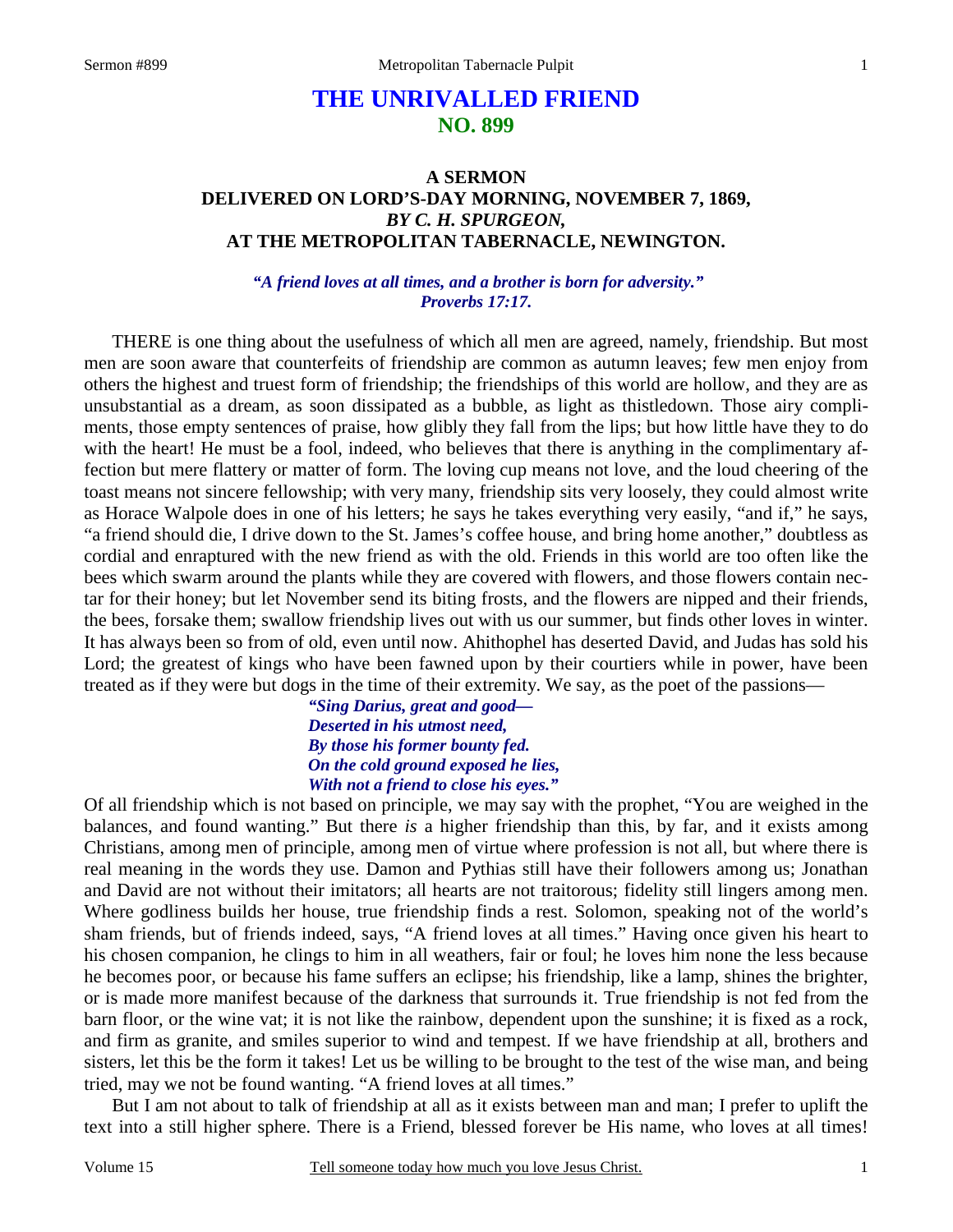There is a brother who, in an emphatic sense, was born for adversity! That friend is Jesus, the friend of sinners; the friend of man; the brother of our souls, born into this world that He might succor us in our adversities. I shall take the text, then, and refer it to the Lord Jesus Christ; and unless time should fail us, I shall then refer it to ourselves as in connection with the Lord Jesus Christ, showing that we also ought to love Him even as He has loved us, always and under all adversities.

**I.** First, then, IN REFERENCE TO THE LORD JESUS CHRIST. The first sentence is, *"A friend loves at all times,"* and this leads us to consider, first, *the endurance of the love of Jesus Christ.* 

 My dear brothers and sisters, when we read "a friend loves at all times," and refer that to Christ, the sentence, full as it is, falls short of what we mean, for our Lord Jesus is a friend who loved us before there *was any time!* Before time began the Lord Jesus Christ had entered into covenant that He would redeem a people unto Himself, who should show forth His Father's praise. Before time began His prescient eyes had foreseen the creatures whom He determined to redeem by blood; these He took to Himself by election; these the Father also gave to Him by divine donation and upon these—as He saw them in the glass of the future—He set His heart. Long before days began to be counted, or moons to wax and wane, or suns to rise and set, Jehovah Jesus had set apart a people to Himself whom He espoused unto Himself; whose names He engraved upon His heart, and upon His hands, that they might be taken into union with Himself forever and ever! Meditate on that love which preceded the first rays of the morning, and went forth to you before the mountains were brought forth, or ever He had formed the earth and the world! My brothers and sisters, you believe the doctrine of eternal love; meditate, then, and let it be very sweet unto your hearts—

> *"Before Your hands had made The sun to rule the day, Or earth's foundation laid, Or fashioned Adam's clay, What thoughts of peace and mercy flowed In your dear bosom, O my God!"*

He loved you when time began, in the days before the flood, and in the far-off periods—for those promises which were spoken in His love had reference to you as well as to *all* the believing seed. All the deeds of love which were worked as a preface to His coming—all had some bearing towards you as one of His people. There never was a point in the antiquity of our world in which this friend did not love you! Every era of time has been a time of love. Love, like a silver thread, runs down the ages. Chiefly did He lay bare His love 1,800 years ago, when down with joyful haste He sped to lie in the manger, and hang as a baby at the virgin's breast; He proved His love to you to a degree surpassing thought when, as a carpenter's son He condescended for 30 years to live in obscurity, working out a perfect righteousness for you, and then spent three years of arduous toil, to be ended by a death of unutterable bitterness. You had no being then, but He loved you and gave Himself for you; for *you* the bloody sweat that fell amidst the olives of Gethsemane; for *you* the scourging, and the crowning with thorns; for *you* the nails and spear, the vinegar and lance; for *you* the cry of agony—the exceeding sorrow "even unto death." He is a friend who loved you in that darkest and most doleful hour when your sins were laid upon Him, and with their crushing weight pressed Him down, as it were, in spirit, to the lowest hell.

 Beloved, having thus redeemed you, He loved you when time began with you; as soon as you were born, the eyes of His tenderness were fixed upon you. "When Ephraim was a child, then I loved him." It was loving-kindness which arranged your parents' native place and time of birth. You came not into this world, as it were by chance, or as the young ostrich bereft of a parent's care—the Lord was your Guardian. The Lord Jesus Christ looked upon you in your cradle, and bade His angels keep watch around you; He would not let you die unconverted, though fierce diseases waited around you to hurry you to hell; and when you grew up to manhood, and ripened the follies of youth into the crimes of mature years, yet He still loved you! O let your heart be humbled as you remember that if you ever fell into blasphemy, He loved you as you cursed Him; that if you indulged in Sabbath-breaking, He loved you when you despised His day; that your neglected Bible could not wean His heart from you; that your neglected prayer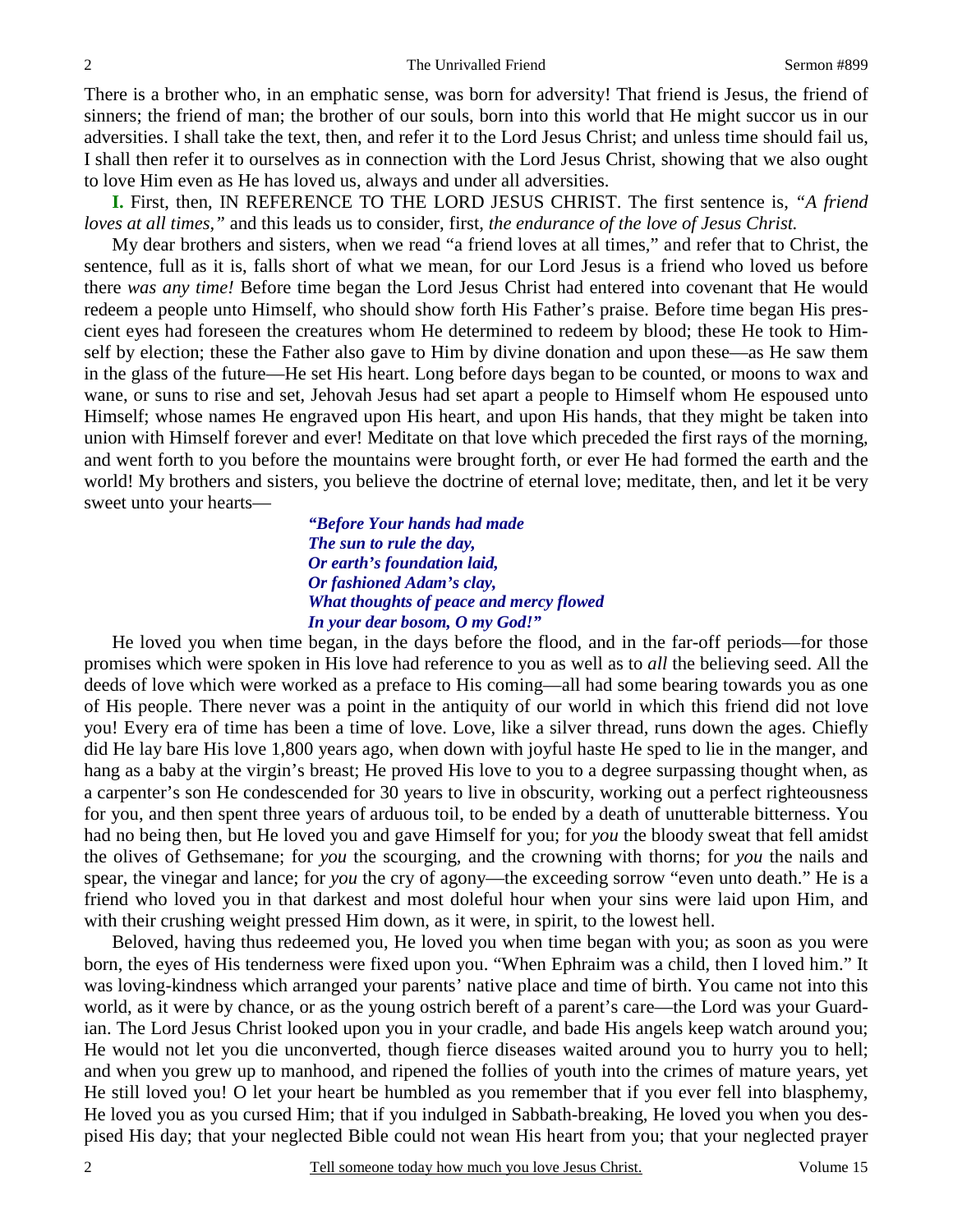closet could not make Him cease His affection! Alas, to what an excess of riot did some of His people run! But He loved them notwithstanding all; He was a friend who loved under the most provoking circumstances—

### *"Loved when a wretch defiled with sin, At war with heaven, in league with hell, A slave to every lust obscene, Who, living, lived but to rebel."*

When justice would have said, "Let the rebel go, O Jesus; be not bound any longer by cords of love to such a wretch," our ever faithful Redeemer would not cast us away, but threw another band of divine grace around us, and loved us still. Consider well, "His great love wherewith He loved us, even when we were dead in trespasses and sins."

 I feel as if this were rather a matter for you to think over in private, than for me thus hastily to introduce to you in public. May the Holy Spirit, however, now bedew your hearts with grateful drops of celestial love as I remind you of the love at all times of this best of friends. You remember when you were compelled to seek Him, when your heart began to be weary of its sin, and to be alarmed at the doom that would surely follow unpardoned transgression? It was His love that sowed the first seeds of desire and anxiety in your heart! You had never desired Him if He had not first desired you! There was never a good thought towards Christ in any human breast unless Christ first put it there! He drew you, and then you began to run after Him; but had He left you alone, your running would have been *from* Him, and never towards Him. It was a bitter time when we were seeking the Savior, a time of anguish, and sore travail; we recollect the tears and prayers that we poured out day and night, asking for mercy. Jesus, our friend, was loving to us then, taking delight in those penitential tears, putting them into His bottle, telling the angels that we were praying, and making them string their harps afresh to sweet notes of praise over sinners who repented. He knew us, knew us in the gloom, in the thick darkness in which we sought after God, if haply we might find Him; He was near the prodigal's side when in all his rags and filth he was saying, "I will arise and go to my Father," and it was Jesus through whom we were introduced to the Father's bosom, and received the parental kiss, and were made to sit down where there was music and dancing, because the dead are alive, and the lost are found!

 My brothers and sisters, since that happy day, this friend has loved us at all times! I wish I could say that since that sacred hour when we first came to His feet, and saw ourselves saved through Him, we had always walked worthily of the privileges we have received, but it has been very much the reverse. There have been times in which we have honored Him, His grace has abounded, and our holiness has been manifest; but alas, there have been other seasons in which we have backslidden, our hearts have grown cold, and we were on the road to become like Nabal, when his heart was turned to a stone within him. We have been half persuaded, like Orpah, to go back to the land of idols, and not like Ruth, to cleave unto the Lord our God. Our heart has played the harlot from the love of Christ, desiring the leeks, and garlic, and onions of Egypt rather than the treasures of the land of promise, but at such times when our piety has been at a low ebb, He has loved us still! There has not been the slightest diminution in the affection of Christ even when our piety has been diminished; He does not set His clock by our watch, or stint His love to the narrow measure of ours; I fear we have often gone further than merely getting poor in grace within—there have been times when God's people have even actually fallen into overt sin! Yes, and have descended to sin grievously, too, and to dishonor the name of Christ; but herein is mercy, even those actual and accursed sins of ours have not torn away the promise from us, nor turned away the heart of Christ for His beloved. Sinned though we have, to our abounding sorrow—I was about to say, for if there could be sorrow in heaven, we might eternally regret that we have sinned against such love and mercy—yet for all that, our Lord and Savior would not cast us off; nor will He renounce us, come what may.

 Reflect, my dear friends, upon all the trying, and changeful scenes through which you have passed since the time of your conversion. You have been rich, perhaps, and increased in goods—you were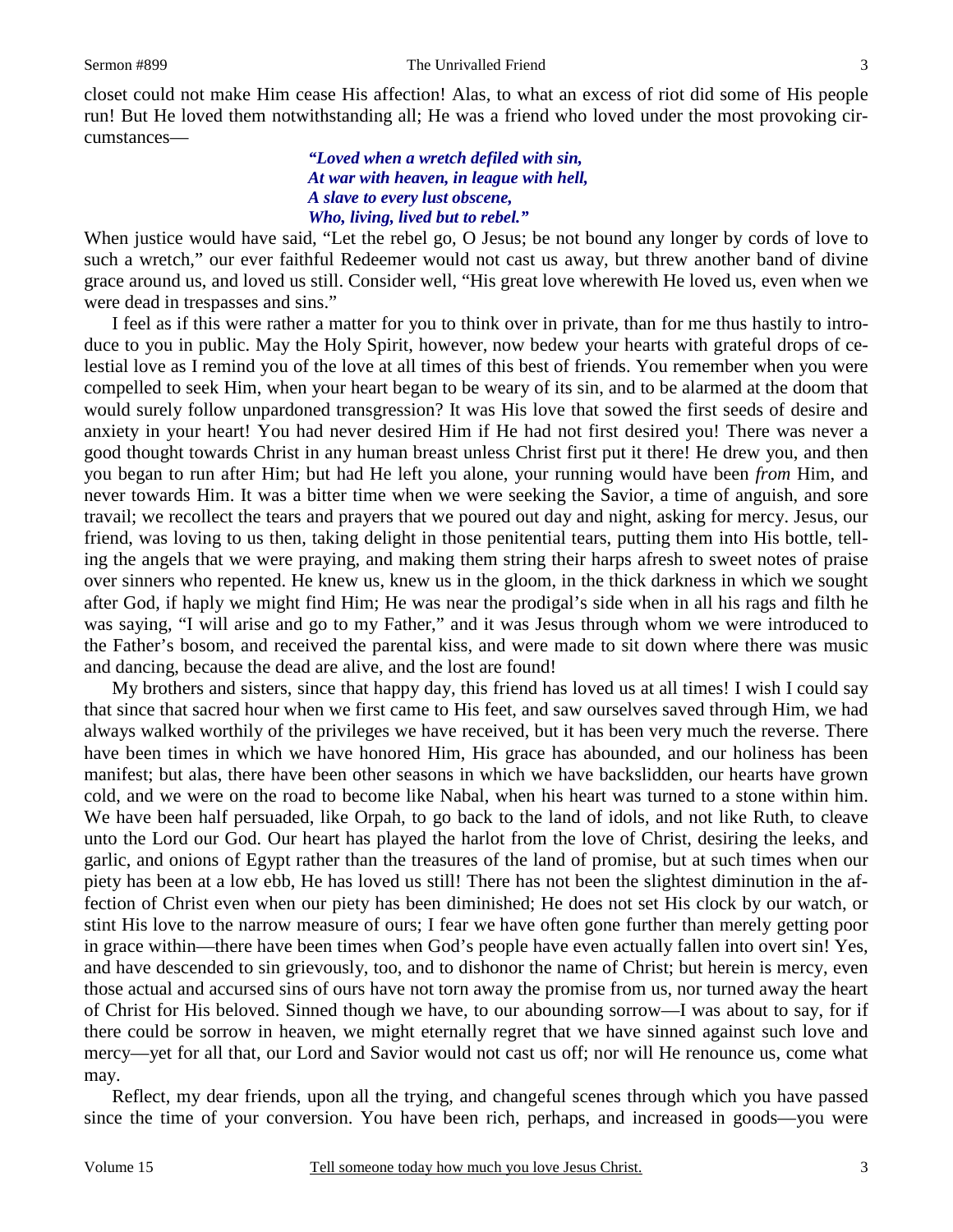tempted to forget your Lord, but He was a friend who loved you at all times, and He would not allow your prosperity to ruin you—He still made His love to dart with healing beams into your soul! But you have also been very poor. The cupboard has been bare, and you have said, "Where shall I find money to supply my needs?" But Christ has not gone away because your suit was threadbare, or your house ill furnished; no, He has been nearer than ever, and if He revealed Himself to you in your prosperity, much more in your adversity. You have found Him a faithful friend when all others were unfaithful; true when everyone else was a liar. You have been sorely sick, sometimes, but He it was who made the pillow, and softened the bed of your affliction; it may be you have been slandered, and those who loved you have passed you by; some ill word has been spoken in which there was no truth, but it has sufficed to turn away the esteem of many, but your Lord has gone with you through shame and abuse, and never, for a single moment, has He even *hinted* that He only loved you because you were held in respect by men. Ever faithful, ever true has been this friend who loves at all times. Ah, there have been times, it may be with you, when you could gladly have thrown your very self away, for you felt so empty, so good-fornothing, so undeserving, ill-deserving, hell-deserving; you felt more fit to die than to live; you could hardly entertain a hope that any good thing could ever spring from you; but when you have least esteemed yourself, His esteem of you has been just the same; when you were ready to die in a ditch, He has been ready to lift you to a throne; when you felt yourself a castaway, you have still been pressed to His dear bosom, an object of His peculiar regard.

 Soon, very soon, your time will come to die. You shall pass through the valley of death shade, but you need not fear, for the friend who loves at all times will be with you! That eminent servant of God, Jonathan Edwards, when he was at his last, said, "Where is Jesus of Nazareth, my old and faithful friend? I know He will be with me now that I need His help," and so He was, for that faithful servant died triumphantly! You shall inquire in that last day for Jesus of Nazareth, and you shall hear Him say, "Here I am!" You shall find the death shade vale lit up with supernal splendor—it shall be no death to you, but a passing into eternal life because He who is the resurrection and the life shall be your helper!

 Thus I have hastily run through the life of Christ's love from the beginning that had no beginning, down to the end that knows no end—and in every case we see that He is a friend who loves at all times.

 Now, brothers and sisters, I shall vary the strain, though still keeping to the same subject. Let us consider *the reality of Christ's love* at all times. The text says, "A friend loves at all times," not *professes* to love, not *talks* of love, but *really* does so. Now in Christ's case, the love has become intensely practical; His love has *never* been a thing of mere words or pretensions; His love has acted out itself in mighty deeds, and signs, and wonders worthy of a God such as heaven itself shall not sufficiently extol with all its golden harps.

 See then, brothers and sisters, Christ has practically loved us at all times! It is not long ago that you and I were slaves to sin; we wore the fetters, nor could we break them from our wrists; we were held fast by evil passions, and worldly habits, and there seemed no hope of liberty for us. Jesus loved us at all times, but the love did not let us remain prisoners any longer, for He came and paid the ransom price for us! In drops of blood from His own heart, He counted down the price of our redemption, and by His eternal Spirit He broke every fetter from us, and today His believing people rejoice in the liberty wherewith Christ makes them free. See how practical His love was! He did not leave the slave in his chains, and let him remain a captive, but He loved us right out of our prison into a sacred freedom! Our Lord found us not long ago standing at our trial; there we were prisoners at the bar; we had nothing to plead in our defense. The accuser stood up to plead against us, and as he laid many charges and heavy, we were not able to answer so much as one of them. Our great High Priest stood there, and saw us thus arraigned as prisoners at the bar; He loved us, and oh, how efficient was His love—He became an advocate for us—He did more; He stood in our place, stood where the felon ought to stand. He suffered what was due to us, and then, covering us with His perfect righteousness, He said before the blaze of the ineffable throne of justice, "Who shall lay anything to the charge of God's elect? It is Christ who died, yes, rather has risen again." He did not love the prisoner at the bar, and leave him there to be condemned; He loved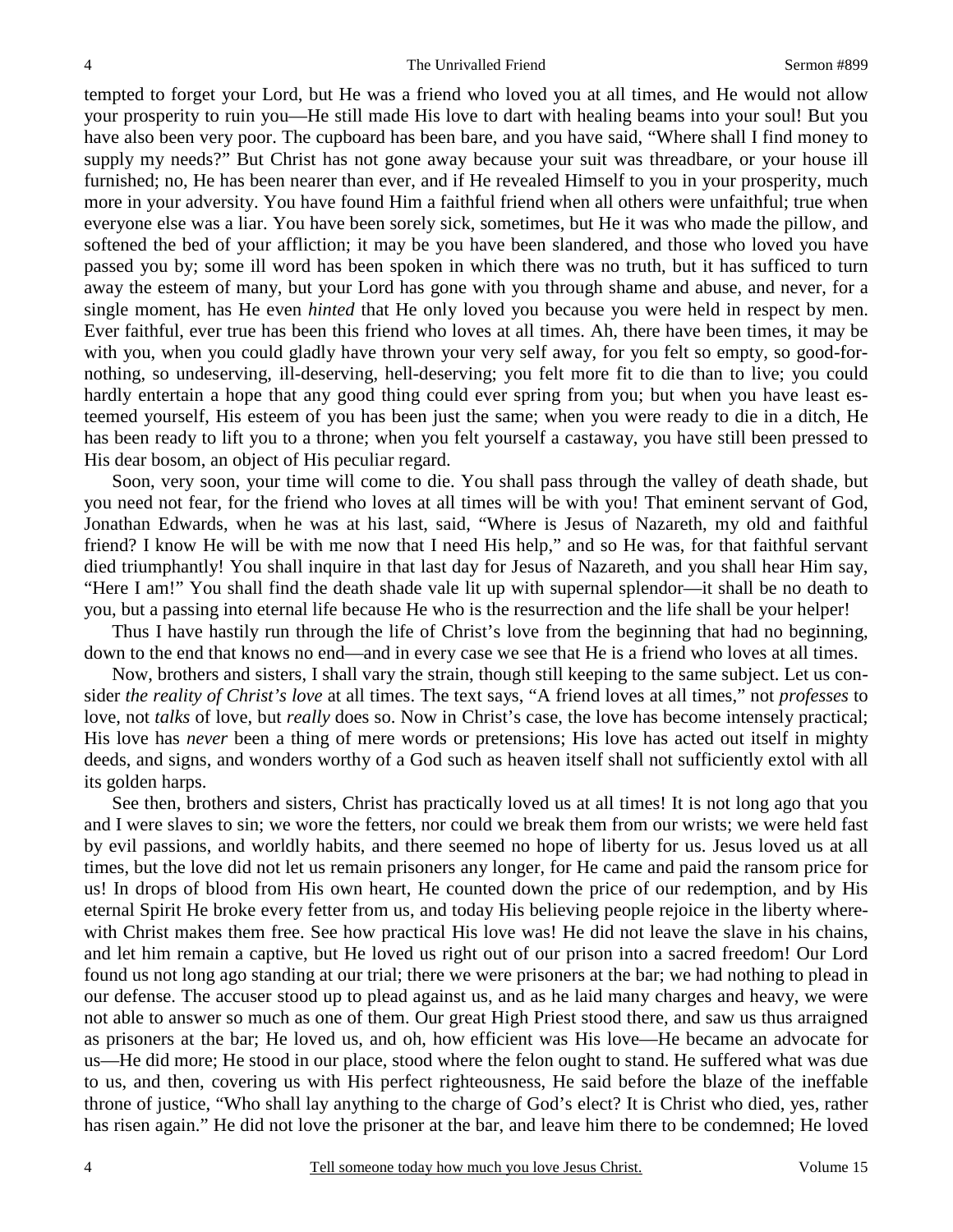#### Sermon #899 The Unrivalled Friend

him until as this day we stand acquitted, and there is therefore now no condemnation to them who are in Christ Jesus. Believer, lift up your heart now, and bless His name who has done all this for you!

 Our Lord, when He came in mercy to us, found us in the rags of our self-righteousness, and in the abject poverty of our natural condition; we were houseless, fatherless; we were without spiritual bread; we were sick and sore, we were as low and degraded as sin could make us. He loved us, but He did not leave us where His love found us. Ah, do you not remember how He washed us in the fountain which flowed from His veins; how He wrapped us about with the fair white linen which is the righteousness of His saints; how He gave us bread to eat that the world knows not of; how He supplied all our needs, and gave us a promise that whatever we should ask in prayer, if we did but believe His name, we should receive it? We were aliens, but His love has made us citizens! We were far off, but His love has brought us near! We were perishing, but His love has enriched us! We were serfs, but His love has made us sons! We were condemned criminals, but His love has made us "heirs of God and joint-heirs with Jesus Christ."

 I shall not enlarge here, but I shall appeal to the experience of every believer. In your needs, has not Christ always helped you? You have been in doubt which way to take, and you have gone to Him for guidance—did ever you go wrong when you left it to Him? Your heart has been very heavy and you had no friend that you could communicate with, but you have talked with Him, and have you not always found solace in pouring out your heart before Him? When did He ever fail you? When did you find His arm shortened, or His ear heavy? Up to this moment has it been mere talk with Christ? No, you know it has been most true and real love—and now in the recollection of it, I beseech you give Him true and real praise, not that of the head only, or of the lips, but of your whole spirit, soul, and body as you consecrate yourself afresh to Him. See then, brothers and sisters the great endurance of Christ's love, and see then also, the reality of it.

 By your patience I shall notice in the next place, *the nature of the love of Christ,* accounting for its endurance and reality. The love of our good friend to us sprang from the purest possible motives; He has nothing to gain by loving us. Some friendship may be supposed to be tinged with a desire of selfadvantage, to which extent it is degraded and valueless; but Jesus Christ had nothing to gain, and everything to lose. "Though He was rich, yet for our sakes He became poor." The love He bears to His people was not a love which sprang from anything in *them;* I have no doubt it had a reason, for Christ never acts unreasonably, but that reason did not lie in *us!* Love between us and our fellows sometimes springs from personal beauty, sometimes for traits of character which we admire, and at other times from obligations which we have incurred, but with Christ none of these things could avail. There was no personal beauty in any one of His elect; there were no traits of character in them that could enchant Him; there was very much, on the other hand, that might have *disgusted* Him, and He certainly was under no obligations to us, for we had not a being then, when His heart was set upon us! The love of man to man is sustained by something drawn from the object of love, but the love of Christ to us has its deep springs within Himself. As His own courts maintain the grandeur of His throne without drawing a revenue from the creatures, so His own love maintains itself without drawing any motives and reasons from us, and therefore, my brothers and sisters, you see why this love is the same at all times. If it had to subsist upon *us,* and what we do, and what we merit, ah, it would always be at the lowest conceivable ebb! But since it leaps up from the great deep of the divine heart, it never changes, and by His grace, it never shall!

 Be it also remembered that Christ's love was a wise love, not blind as ours often is; He loved us knowing exactly what we were whom He loved; there is nothing in the constitution of man that Jesus Christ had not perceived; there is nothing in your individuality but what Christ had foreknown. Remember, Christ loved His people *before* they began to sin, but not in the dark; He knew *exactly* everything they would think, or do, or be—and if He resolved to love them at all, you may rest assured He never will change in that love, since nothing fresh can ever occur to His divine mind. Had He begun to love us, and we had deceived and disappointed Him, He might have turned us out of doors, but He knew right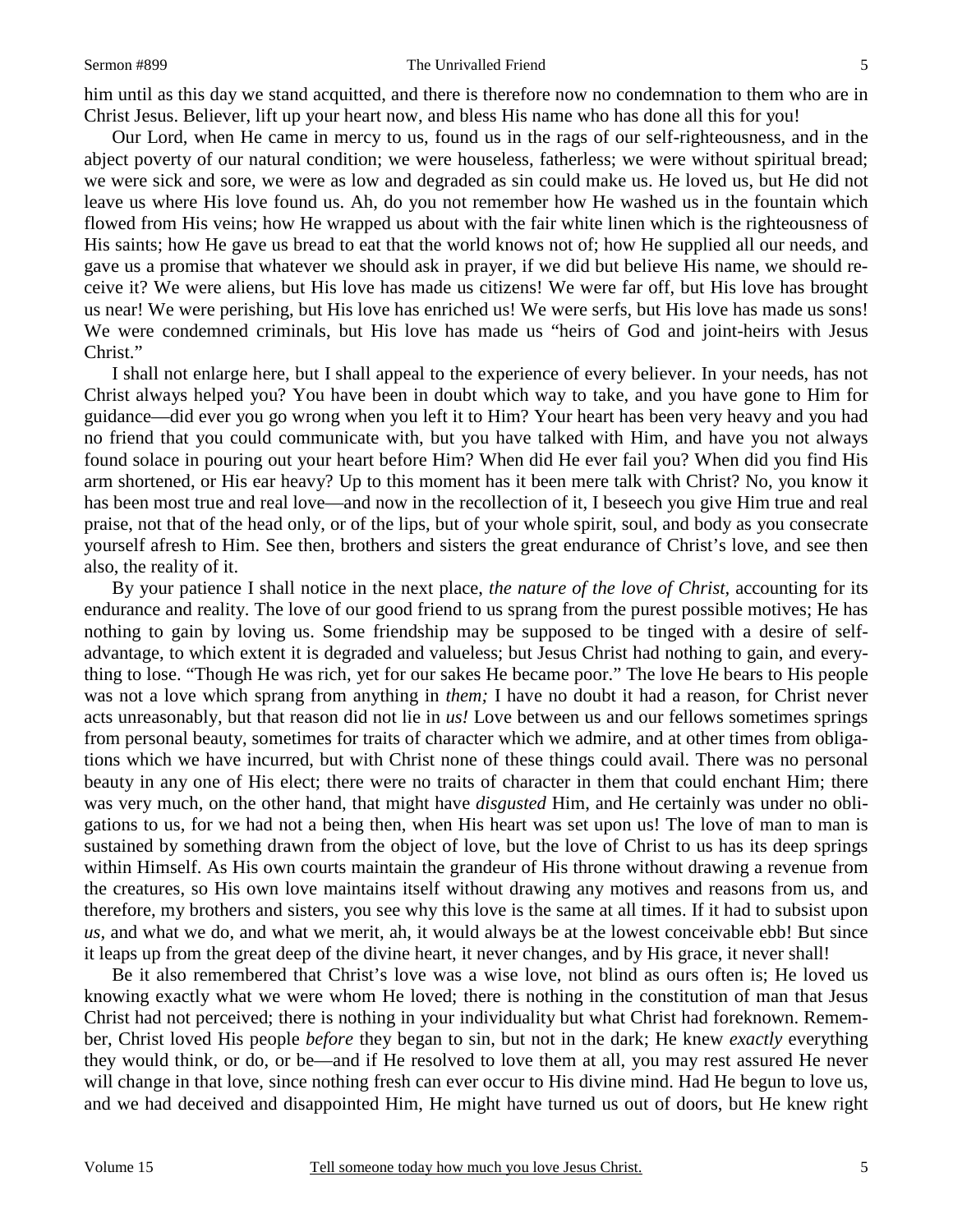well that we would revolt, that we would backslide, and provoke Him to jealousy. He loved us knowing all this, and therefore it is that His love abides and endures, and shall even remain faithful to the end.

 Brothers and sisters, the love of Christ is associated continually with an Infinite degree of patience and pity. Our Lord knows that we are but dust, and like as a father pities his children, so He pities us; we are but short-tempered, but our Lord is long-suffering. When He sees us sin, He says within Himself, *"Alas,* poor souls, what folly in them thus to injure themselves." He takes not our cold words in umbrage, so as to put Himself in wrathful fume with it, but He says, "Poor child, how he hurts himself by this, and how much he loses thereby." He even has a kind look for us when we sin, for He knows it is blotted out through His own blood, and He sees rather, the mischief which it is quite sure to bring to the poor soul, than the evil of the sin itself. Jesus has infinite condescension and patience, and we cannot so provoke Him as to turn Him from His purpose of divine grace. He is at all times ready to pardon, and never slow to be moved to forgiveness. Oh, the provocations of men, but the patience of Christ reaches over the mountains of our provocation, and drowns them all.

 I think one reason why Christ is so constant in His love, and so patient with us is that He sees us as what we are *to be*. He does not look at us merely as what we are *today* in Adam's fall—ruined and lost, nor as we are today, but partly delivered from indwelling sin, but He remembers that we are to lie in His bosom forever; that we are to be exactly like He is, and to be partakers of His glory; and as He sees us in the glass of the future, as by-and-by to be His companions in the world of the perfect, He passes by transgression, iniquity, and sin, and like a true friend, He loves us at all times.

 I shall not weary those who know this love; they need no gaudy sentences or eloquent periods to set it forth; its sweetness lies in itself. You may drink such wine as this out of any cup; he who knows the flavor of this divine dainty asks not that it be carved this way or that—he rejoices but to have it, for the meditation upon it must be sweet. "A friend loves at all times."

 The next part of the sentence of the text is, *"and a brother is born for adversity.*" That is to say, a true brother comes out and shows his brotherhood in the time of the trouble of the family. Now let every believer in Jesus here catch the meaning of this with regard to Christ. Jesus Christ was born *for* you. "Unto us a child is born, unto us a Son is given." But if at any time more than another Christ is peculiarly yours by birth, it is in the time of *adversity;* a brother born for adversity.

Observe that Christ was born in the first place, for our adversity; to deliver us from the great adversity of the fall. When our parents' sin had blasted Eden, and destroyed our hopes; when the summer of our joy had turned into the winter of our discontent, then Christ was born in Bethlehem's manger, that the race might be lifted up to hope, and His elect be elevated to salvation. He restored that which He took not away; He rebuilt that which He cast not down. He had never come to be a Savior if we had not been lost. Because our adversity was so great—therefore so great a Savior was required, and so great a Savior came!

 Our Lord is born for adversity because He has the peculiar art of sympathizing with all in adversity. No other but He can claim that He has ranged high and low through all the territories of grief; only this Jesus Christ can justly make that claim. Every pang that ever rends a human heart has first tried its keen edge on *Him*. It is not possible, even in the extremities of anguish to which some are exposed, that any man can go beyond Christ in the endurance of pain. Christ is crowned king of misery; He is the emperor of the domains of woe; He is able, therefore, to succor all such as are tempted and tried, seeing He is compassed about Himself with a feeling of our infirmities. Look to him suffering on the tree; look to Him throughout all His life of shame and pain, and you will see that He was born into adversity—and through being born into it, was born to sympathize with our trials, having learned, as the Captain of our salvation, to be made perfect in sympathy with those many sons whom He brings to glory.

 Brothers and sisters, the text means more than this, however. Jesus Christ is a brother born for adversity because He always gives His choicest presence to His saints when they are in tribulation. I know many men will think that the presence of Christ with the sick and with the depressed is mere fancy. Ah, blessed fancy! Such a fancy as makes them laugh at pain, and rejoice in deep distress, and take joyfully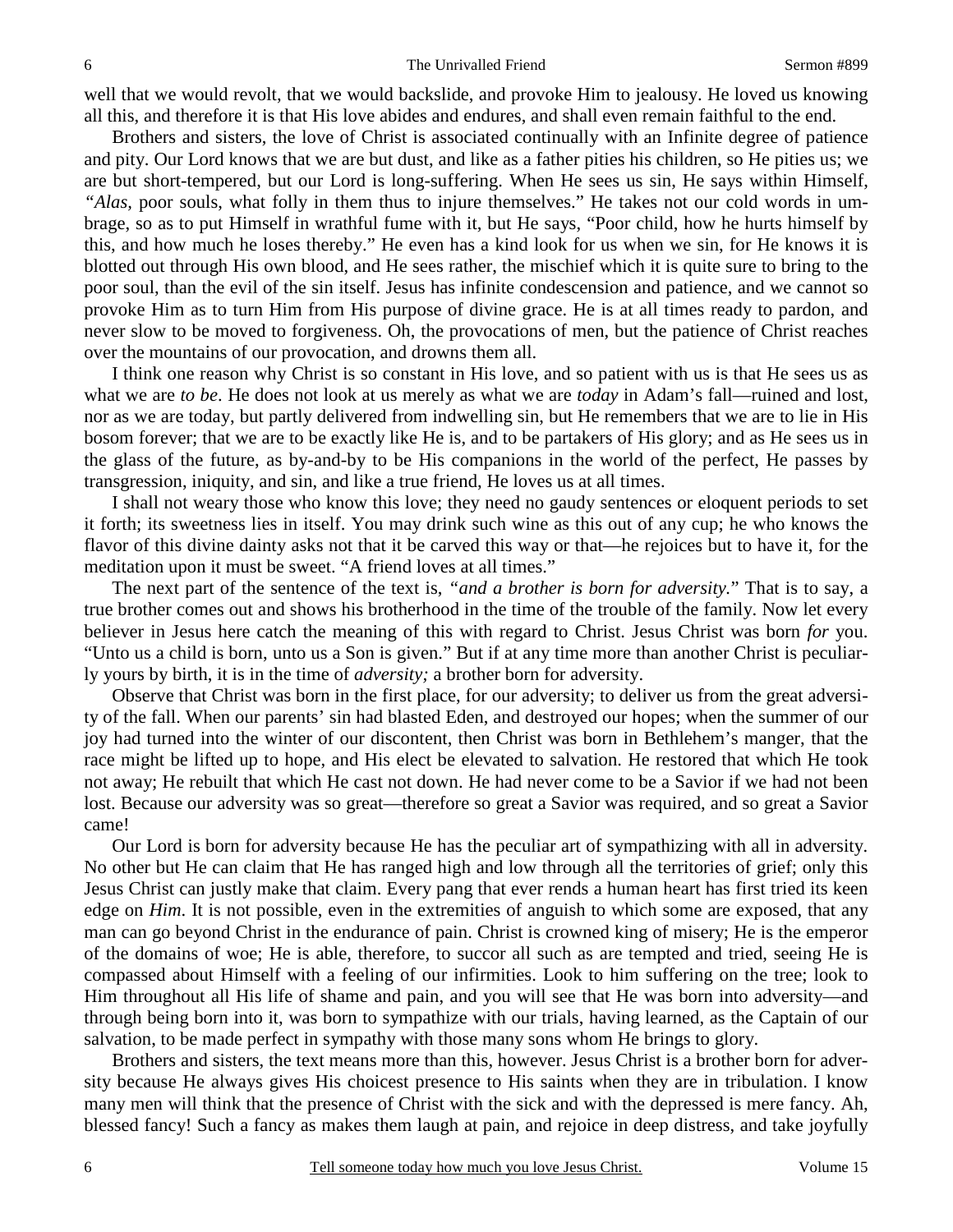#### Sermon #899 The Unrivalled Friend

the spoiling of their goods. Truly a blessed fancy! Let me declare my heart's witness, and assert that if there is anything real anywhere to the spiritual mind, the presence of Christ is intensely so. Though we do not see His form bending over us, nor mark the lovely light of those eyes that once were red with weeping; though we touch not that hand which felt the nails, and hear no soft footfalls of the feet that were fastened to the cross, yet are we *inwardly* as certainly conscious of the shadow of Christ falling upon us as ever were His disciples when He stood in the tempest-tossed vessel, and said to winds and waves, "Peace, be still." Believe me, it is not imagination, nor is it barely faith; it *is* faith that brings Him, but there is a kind of spiritual sense that discovers His presence, and that rejoices in the bliss flowing from it. We speak what we know, and testify what we have seen when we say that He is a brother born for adversity in very deed, most tenderly revealing Himself to His people as He does not unto the world.

 He is born for adversity, I think, in this sense, that you can hardly know Him except through adversity. You may know Christ so as to be saved by Him by a single act of faith, but for a full discovery of His beauty, it needs that you go through the furnace. Those children of God whose grassy paths are always newly mown and freshly smoothed, learn comparatively but little fellowship with Christ, and have but slender knowledge of Him. But they who do business on great waters; these see the works of the Lord, and His wonders in the deep, and these know the love of Christ which passes knowledge. "It is good for me that I have been afflicted," many can say, not only because of the restoring effect of sorrow, but because their afflictions have acted like windows to let them gaze into the very heart of Christ, and read His pity, and understand His nature as they never could have done by other means. Furnace light is memorably clear! Jesus is a brother born for adversity because in the glimmer of the world's eventide, when all the lamps are going out, a glory shines around Him transforming midnight into day.

 He is a brother born for adversity, in the last place because in adversity it is that through His people's patience He is glorified. I guarantee you the sweetest songs that ever come up from these lowlands to the eternal throne are from sick beds. "They shall sing His high praises in the fires." God's children are too often dumb when they have much of this world's earth in their mouths; but when the Lord is pleased to take away their comforts and possessions then, like birds in cages, they begin to sing with all their hearts! Praise Him, you suffering ones, your praise will be grateful to Him! Extol Him, you mourners—exchange by faith your sorrows for hopes, and bless His name who deserves to be praised!

**II.** Now, I shall leave this, and only for a moment turn the text round to a practical purpose by RE-FERRING IT TO THE CHRISTIAN.

 I hope that what has been spoken has been only the echo of the experience of the most of you. You have found Jesus Christ to be a true brother and a blessed friend; now let the same be true of you; he that would have friends must show himself friendly. If Christ is such a friend to us, what manner of people ought we to be towards Him? So, beloved, let us pray and labor to be friends who love Christ at all times. Alas, some professors seem to love Him at no time at all! They give Him lip homage, but they refuse to give Him the exercise of their talents, or the contribution of their substance; they love Him only with words that are but air; they offer Him no sweet cane with money, neither do they fill Him with the fat of their sacrifices; such people are windbag lovers, and do nothing substantial to prove their affection. Let it not be so with us! Let our love to Christ be so true as to compel us to make sacrifices for Him; let us deny ourselves that we may spread abroad the knowledge of His truth, and never be content unless in very deed and act we are giving proofs of our love.

 We ought to love Him at all times. Alas, there are *some* that prosper in business who grow too great to love their Savior. They hold their heads too high to associate with His saints. Before their wealth they were with His people—content to worship with them when they were in humble circumstances; but they have prospered in trade, they have laid by a good store of wealth, and now they feel half ashamed to attend the conventicle that was once the very joy of their hearts! They must seek out the *world's* religion, and they must worship after the *world's* fashion, for they must not be left behind in *society!* The people of God are not good enough for them, though they are kings and princes in Christ's esteem, yet are they